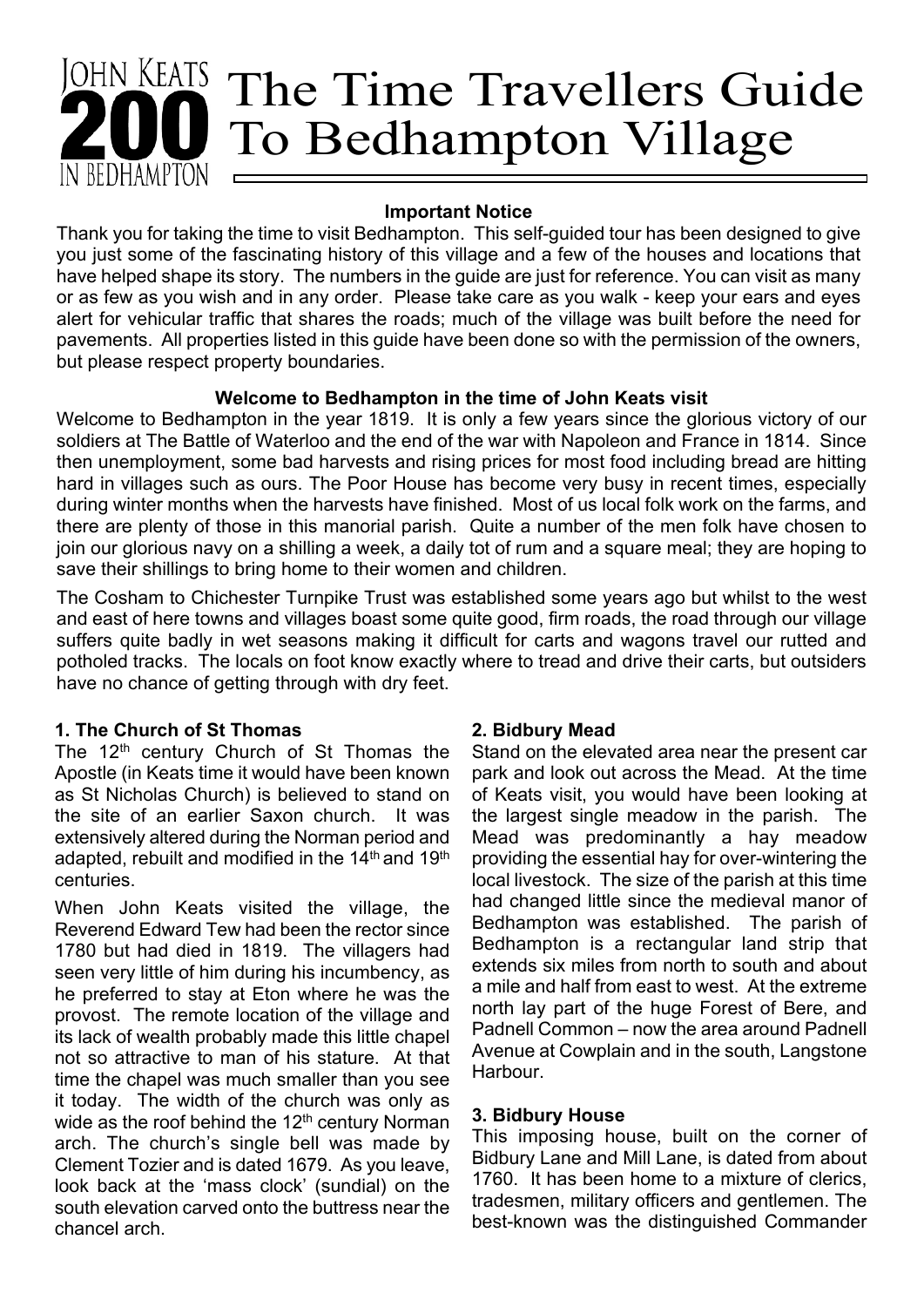William Snell RN, who bought it on his retirement in 1895. The Georgian frontage is very impressive and on the south side there is a range of successive additions to the property. The north wall (facing the church) displays characteristic local brickwork where warm red bricks are used in contrast with blue-black headers. This is known as Hampshire chequerboard pattern and can be seen on buildings throughout the Bedhampton Conservation Area.

## **4. The Old Granary**

Situated on the west side of Mill Lane, it was built in 1868 as a grain store during the boom years of the corn trade. The grain hoist door can still be seen above the main front door. In the 1930s the Granary was converted into a squash court, but is now a private residence.

## **5. The Biscuit Factory** (demolished)

The field opposite the Old Granary was once home to a biscuit factory making hardtack biscuits for the military. The precise location is a matter of dispute among local historians. The factory was active in 1854/56 supplying biscuits to the army during the Crimean War. The biscuits were meant to be part of a rationed diet of salted meat and biscuits, but often, due to the poor condition of the meat on offer, the biscuits were probably the only palatable item in their rations. The factory had its own railway sidings, one of which came up to level with the granary. The factory and sidings were demolished in the 1890s.

### **6. The Railway Bridge**

As you proceed south along Mill Lane the road begins to climb. In John Keats time, this would have been a flat, level route to the Old Mill House. However, in 1845, the Brighton and South Coast Railway carved a route through the village. The climb takes you up and over the railway line via a most remarkable railway bridge for such a rural location. This huge, seventeen arch bridge would be more at home in a town or city, but why was it built in such a small village is still something of a mystery.

A news item published in the December 1846 edition of the *Hampshire Advertiser* read:- *The most remarkable of all the railway works between Chichester and Portsmouth is a bridge over the line, erected at a cost of £6,000, for the sole accommodation of Messrs. H. and J. Snook, of Bedhampton Mill, the extent and importance of whose business may be in some measure*

*inferred from their having made choice of this mode of access to its principal seat, rather than accept offers, really munificent, made by the Company for a level crossing. The bridge consists of seventeen arches, and is all the more noticeable and costly for the obliquity of its angle with the railway. We understand that the gentlemen for whose use it is made secured this compliance with their views and wishes by an agreement, made while the Bill was in Parliament, which they would otherwise have opposed.*

This explanation has so far, not been verified and work is still ongoing for more information that may tell the story of the great Bedhampton railway bridge.

### **7. The Mill House** (Lower Mill)

There has been a mill on this site for more than 400 years, but the present Mill House and the former mill buildings were purchased by John Snook in 1796. The Mill itself and the associated buildings were demolished in the early 1900s, but the Mill House where the poet John Keats stayed in January 1819 remains. On the back wall of the house is a plaque that reads

"In this house in 1819 John Keats finished his poem "The Eve of St Agnes" and here in 1820 he spent his last night in England."

### **8. View to the east**

As you retrace your steps back up the railway bridge look over to the east. The main Lower Mill was south of the railway line along with a railway line spur off the main line into the mill complex. Thirty years ago the local authority cleared the bridge of ivy and brambles to show off the beauty of the bridge and in doing so, they uncovered the remains of a wagon turntable. Sadly nature has since reclaimed the bridge and the industrial archaeological remains… until the next time.

### **9. Donkey Meadow and The Portsmouth Water Company** (no access, view only)

This field to the east is known locally as Donkey Meadow. On the far side you can see a complex of buildings belong to the Portsmouth Water Company. They are built over the area once occupied by the Upper Mill. At the time of Keats visit to Bedhampton this mill was a threshing mill with a somewhat shady past linked to smuggling. The Portsmouth Water Company bought the land with its plentiful supply of fresh water in 1889 and a water pumping station was opened.

In 1902 the capacity of the Bedhampton pumping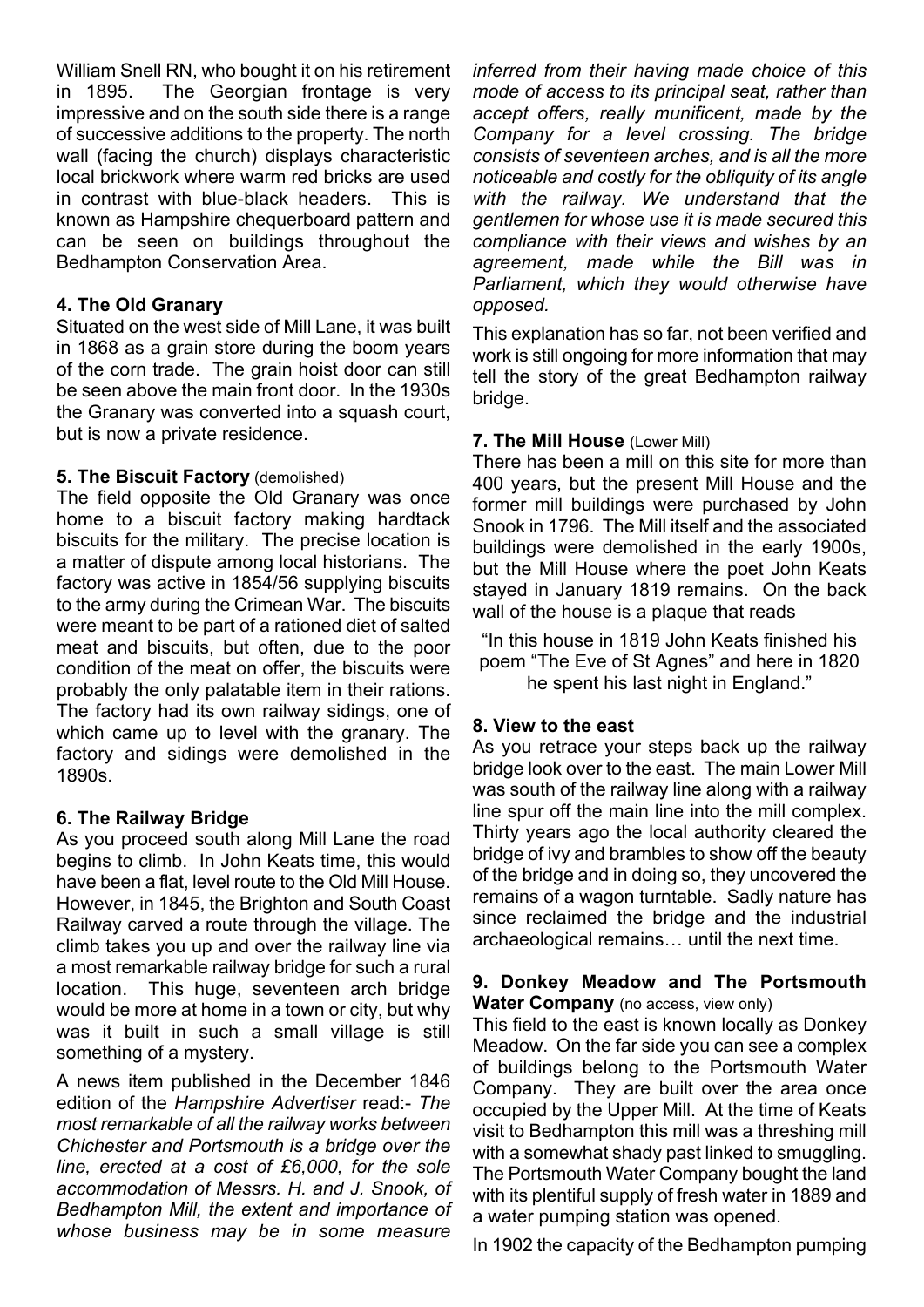station was increased, and for the next 25 years the freshwater springs of Bedhampton were the main supply of fresh water for the people of Portsmouth.

#### **10. The Poor House** (demolished in 1881) formerly known as **The Old Manor House**

The Old Manor House, dating from the 16<sup>th</sup> century, stood on the south side of Bidbury Lane and at the northern end of the Donkey Meadow. From the few images that survive, the house appears to have been a large, brick and halftimbered jettied house with a thatched roof on the main house and a tiled roof on the west wing. At the eastern end of the house were beds of watercress and a spring head. In the summer much of the view of this area from the road was hidden by a tangled bramble hedge.

**11. The Manor House** (view from Edward Gardens) The original Tudor core of this house was probably built by Sir Richard Cotton of Bedhampton and Warblington between 1542 and 1556. Sir Richard died and is buried at Warblington. During the time of Keats visit, the manor of Bedhampton and the Manor House was owned by Mary Bilson-Legge (1780 – 1863). In 1803 she married John Dutton 2<sup>nd</sup> Baron of Sherbourne and heir to the Sherbourne estate. On the death of Mary's father, Lord Stawell in 1820, she inherited the Bedhampton estate and the Hinton Ampner estate (National Trust), giving her the unofficial title of The Heiress of Hampshire. The existing facade and wings to the Manor House were added by Woodthorpe Clark who, in 1845, took a 14 year lease on the house, known then as Bedhampton Manor Farm. The last of the Barons of Sherbourne to stay in The Manor was Ralph Stawell Dutton the 8<sup>th</sup> Baron Sherbourne, who in 1935, moved in whilst his main home, Hinton Ampner, was being remodelled.

From 1941 to 1946 it became the offices of the Portsmouth and Sunderland Newspapers Limited, publishers of the Portsmouth Evening News.

### **12. King's Croft Lane**

Formerly an extension of Bidbury Lane, King's Croft Lane is a fine example of what is known as a 'sunken lane' (as is Lower Road). The sunken nature of the lane has been formed by the actions of running water, the passage of people and the driving of carts and animals along this route for

hundreds of years. This remarkable example remains a quite untouched feature of the village.

## **13. Brookside and Lower Road**

Lower Road in Keats time was known as Lower Way, although locals knew it as Somerway, possibly because it was much easier to pass along it in the summer months. Walking along it today you can see the signs to the left and right, of the 'sunken lane' status; a sign of its heavy use through time. Both Brookside and Lower Road were on the route of the Cosham to Chichester Turnpike Road until 1815 when the Bedhampton Hill Road was added, cutting right through *The Elms* estate making the Cosham to Chichester route much easier to pass all year round and avoiding the awkward series of sharp bends in Lower Road.

## **14. The Rectory**

Much of the original Rectory is hidden behind the high wall opposite St Thomas's Church, but from the elevated area in front of the church you can see the top of the square Georgian porch and the unusual flint dressed coach house at the back of the driveway. This imposing  $18<sup>th</sup>$  century building has many interesting architectural details including blind windows. Over time it became too large for modern church use, and so the much smaller new red brick rectory was built next door (west) in 1953.

### **15a & 15b. Bedhampton Springs**

The fresh water springs that were so attractive to early settlers in Bedhampton are still in evidence and active today. The water-course that runs alongside Brookside crossing under Bidbury Lane is fed by a stream and a spring that surfaces in the rear garden of a house near the top of Brookside. The area where the children's play area on Bidbury Mead is located was once a major spring marked today by a concrete block that caps the spring off. Bedhampton was also popular with travelers and pilgrims where they could once have taken the water at its holy well called St Chad's Spring; possible named after the 7<sup>th</sup> century Celtic bishop, St Chad of Mercia.

# **16. The Elms**

The Elms began life as a farmhouse built in the 17th century. In 1802, the house was bought by Portsmouth wine merchant, William Turner. Mr Turner set about the gentrification of the house – turning it from a simple farmhouse into a fashionable gentleman's residence with a